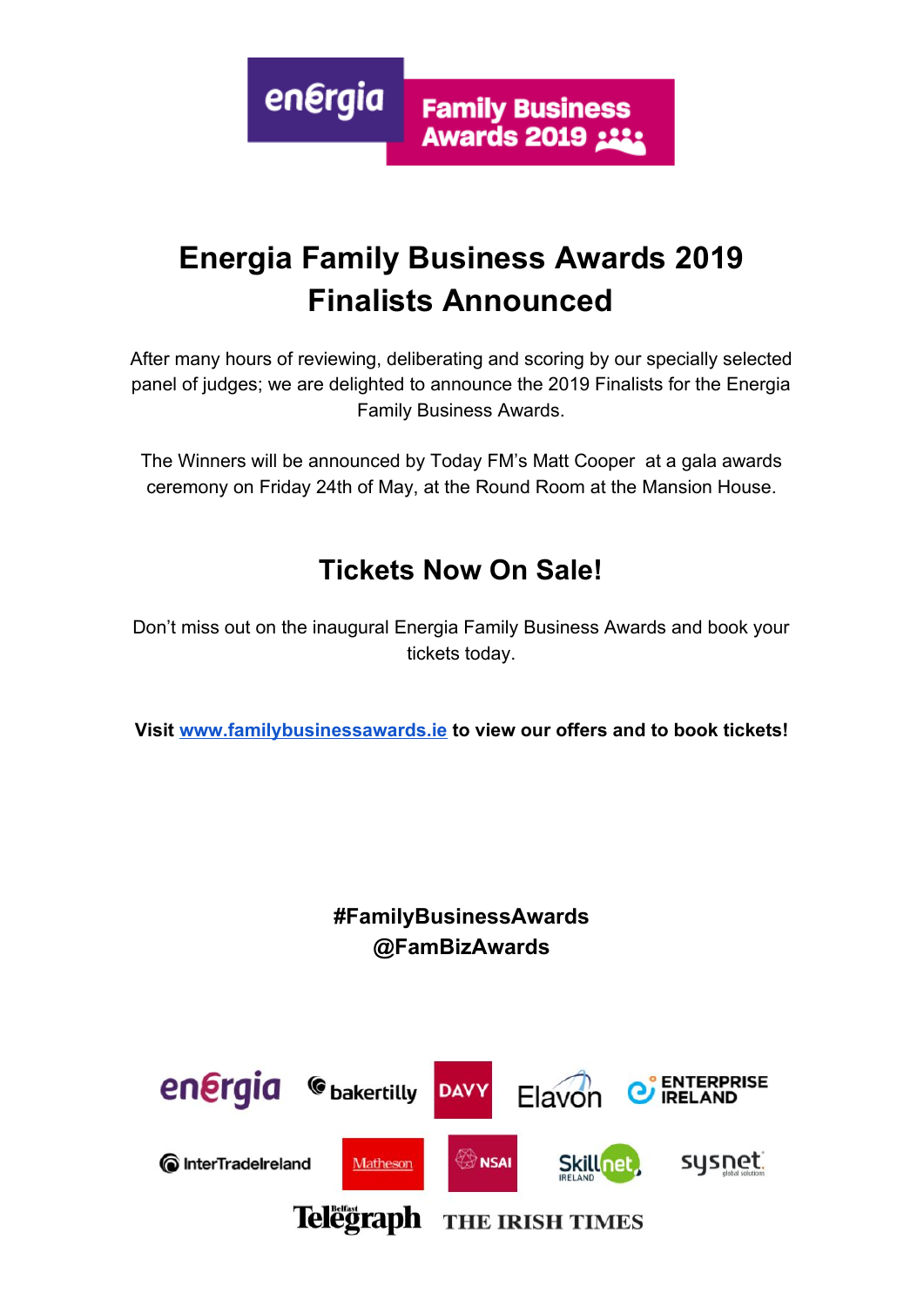

#### **FAMILY FOOD & DRINK PRODUCER OF THE YEAR**

Sponsored By



Celtic Pure ULC

Clonakilty Food Co.

Flahavan's

Good4u

Inagh Farmhouse Cheese Ltd

Kelly's Butchers

Meade Potato Company

Nature's Best Ltd

Oliver Carty ULC

The Foods of Athenry

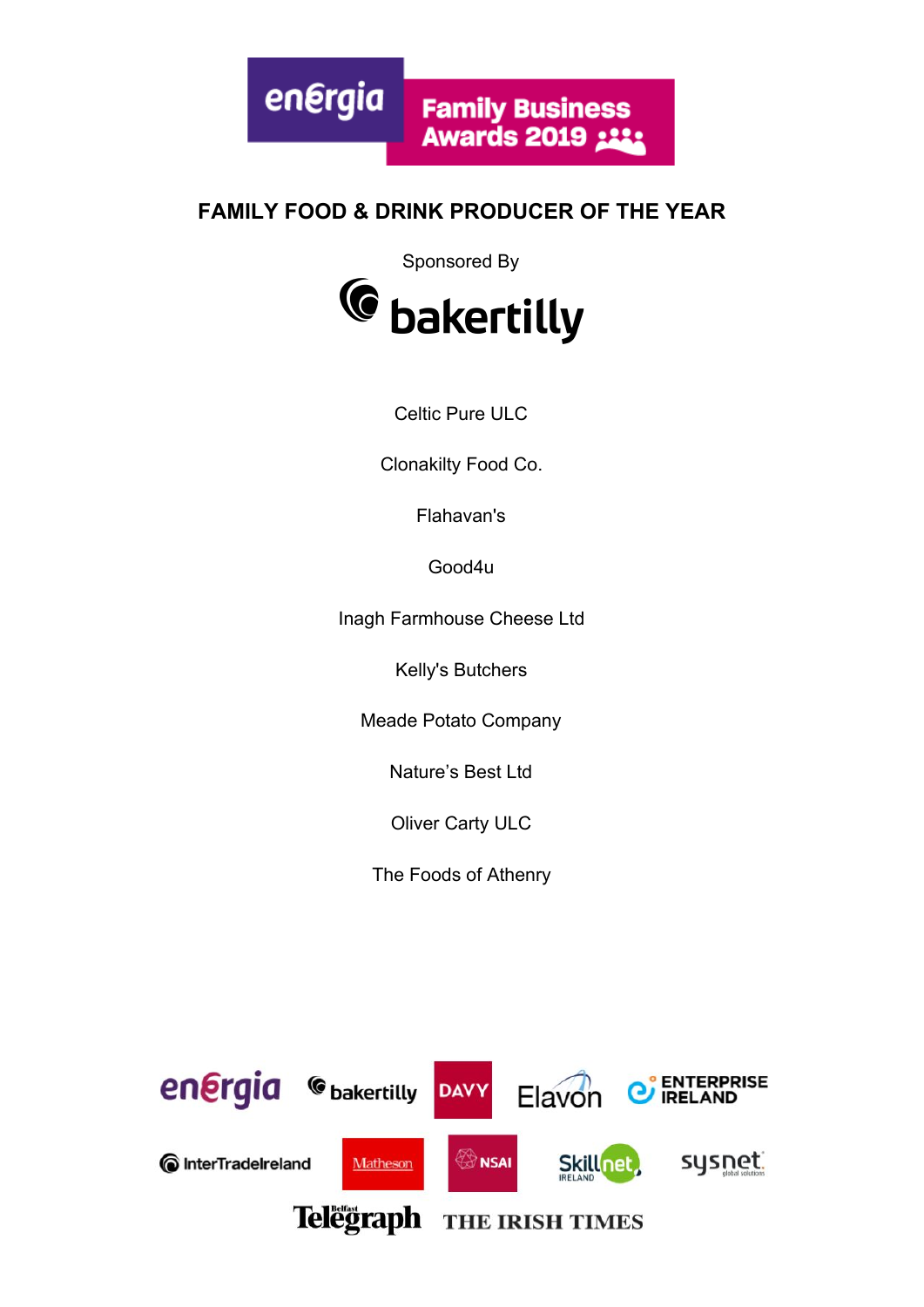

#### **TRANSPORTS & LOGISTICS FAMILY BUSINESS OF THE YEAR**

Ace Express Freight

Callanan Couriers

J Toner & Sons Ltd T/A Toner Transport and Logistics

JJ Kavanagh & Sons

Martin ryan Haulage Ltd

W.S. Dennison Ltd

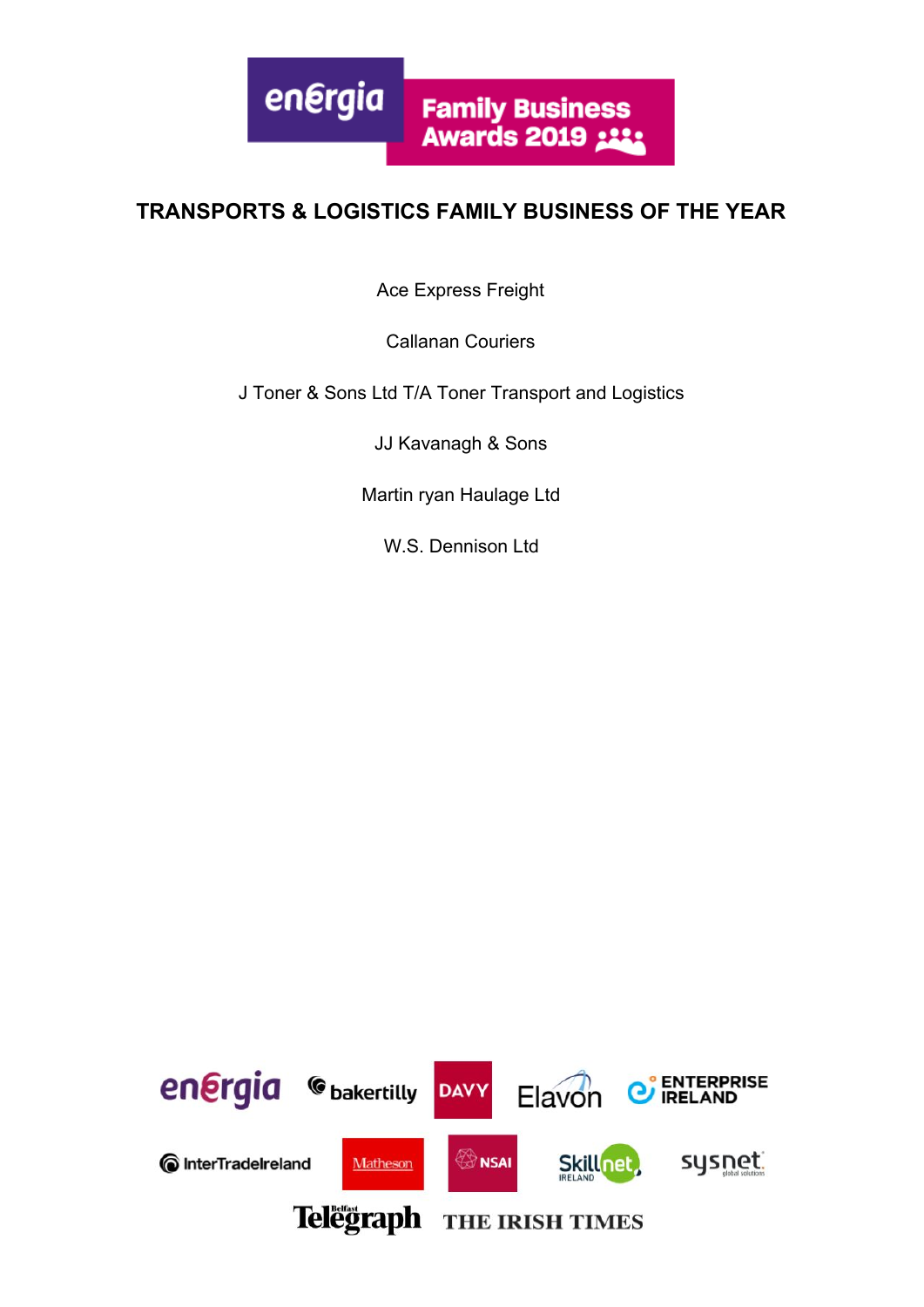energia **Family Business Awards 2019 ::::** 

## **FAMILY BUSINESS LONGEVITY AWARD**

Sponsored By



Ballymaloe House

Ballyroe Heights Hotel

Fanagans Funeral Directors

Flahavan's

Fun Junction Midleton Ltd / Perks Entertainment Centre

John Kavanagh The Gravediggers

J Toner & Sons Ltd T/A Toner Transport and Logistics

JJ Kavanagh & Sons

McElmeel Mobility Services

The Echo Newspaper

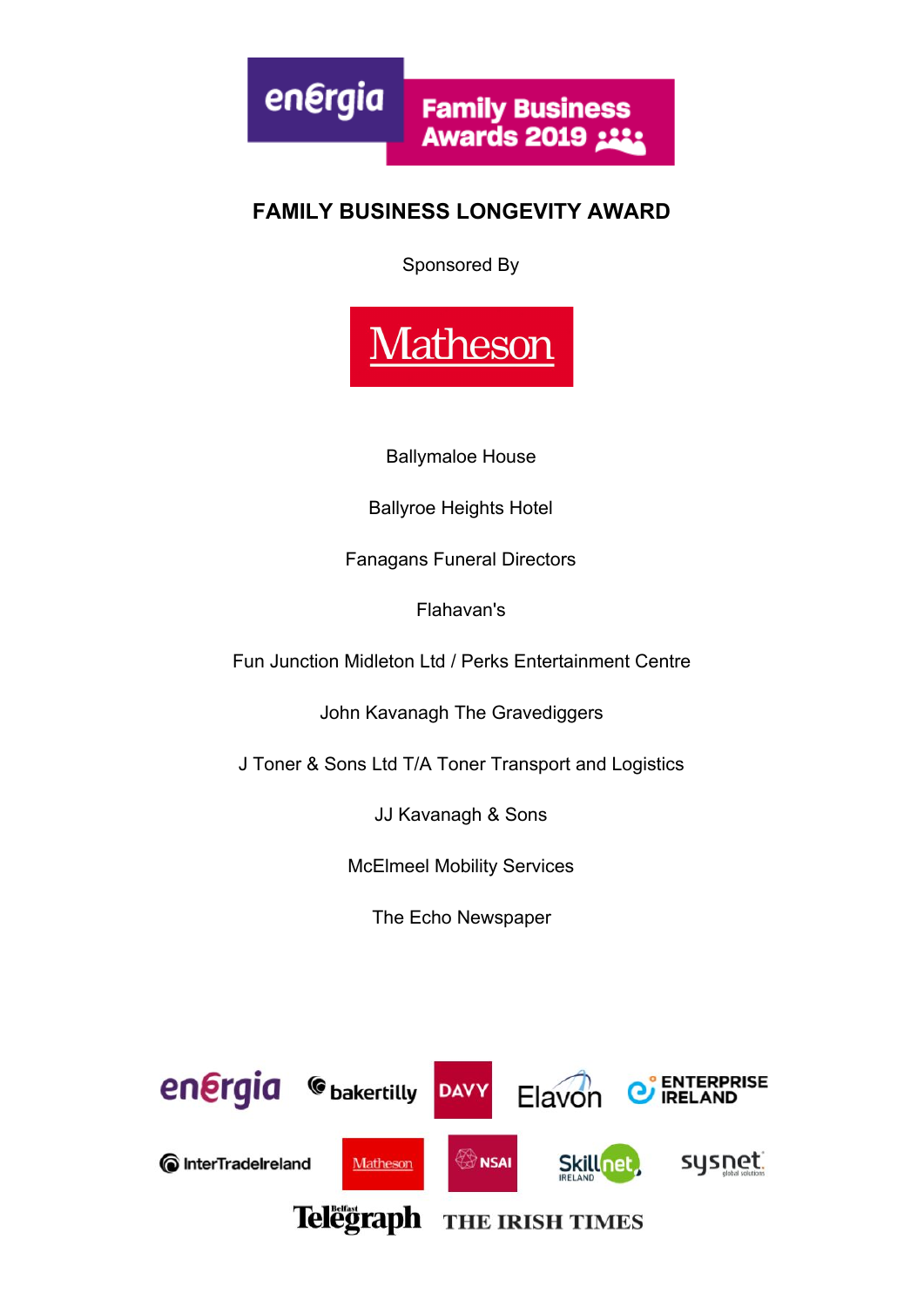

#### **INNOVATIVE FAMILY BUSINESS AWARD**

Sponsored by



#### EPS Group

FCE Scan Limited

O'Flynn's Gourmet Sausage Company

Okotech Ltd.(heatboss)

O'Leary's Travel Agency Ltd.

Rathwood Home and Garden

Sysnet Global Solutions

Thorn Environmental Ltd

Ultrapure Laboratories Ltd

Wilsons Auctions

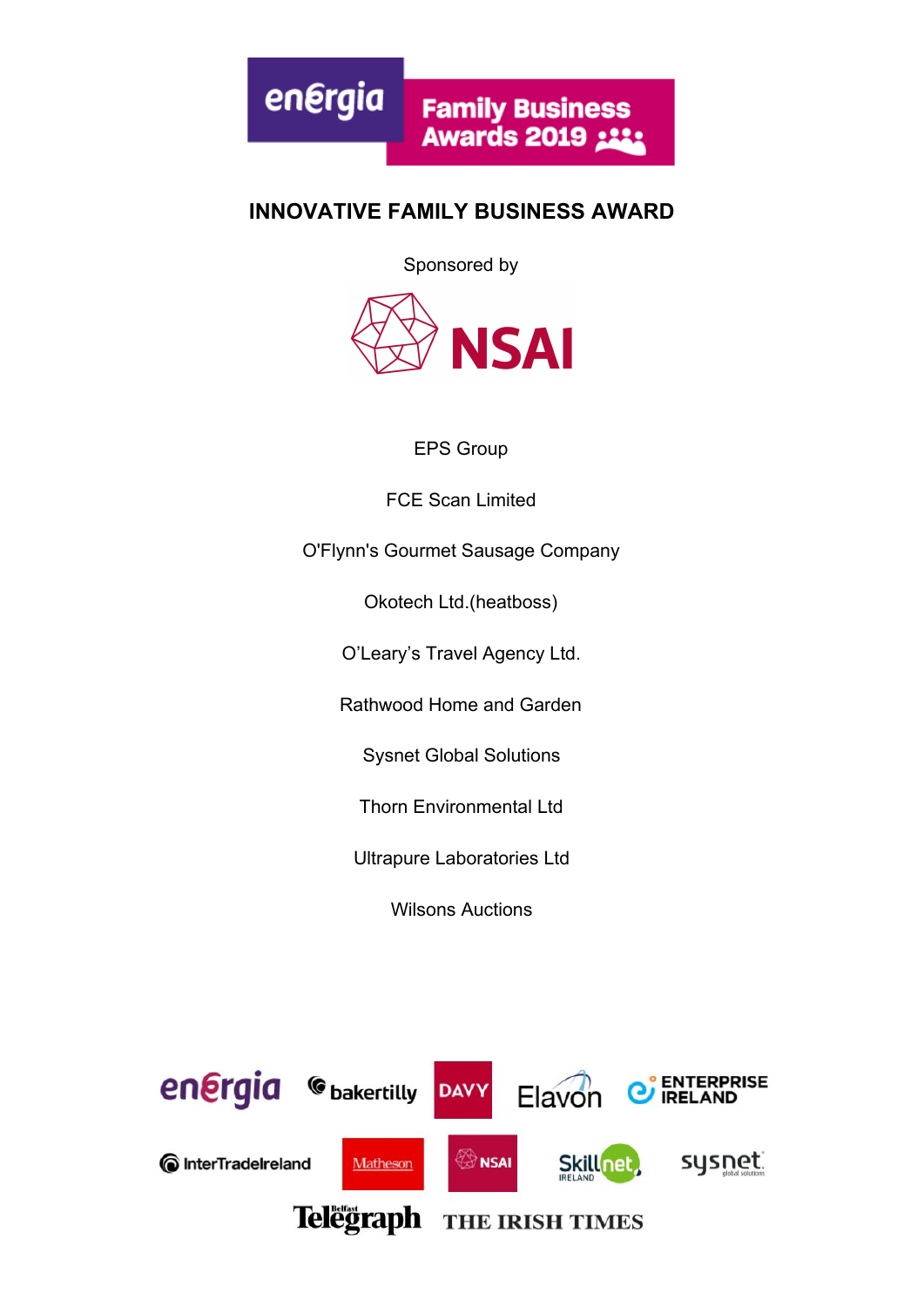energia **Family Business Awards 2019 :::** 

#### **RETAIL & WHOLESALE FAMILY BUSINESS OF THE YEAR**

Sponsored by



Bravelle Specialist Lingerie

Clondalkin Builders Providers

Conefrey's CarePlus Pharmacy Ltd

Foxford Woollen Mills

Galtee Honey Farm

Inglot

J & C Kenny Ltd

O Donnell Boutique

P&G Cards Ltd

Wild Irish Foragers

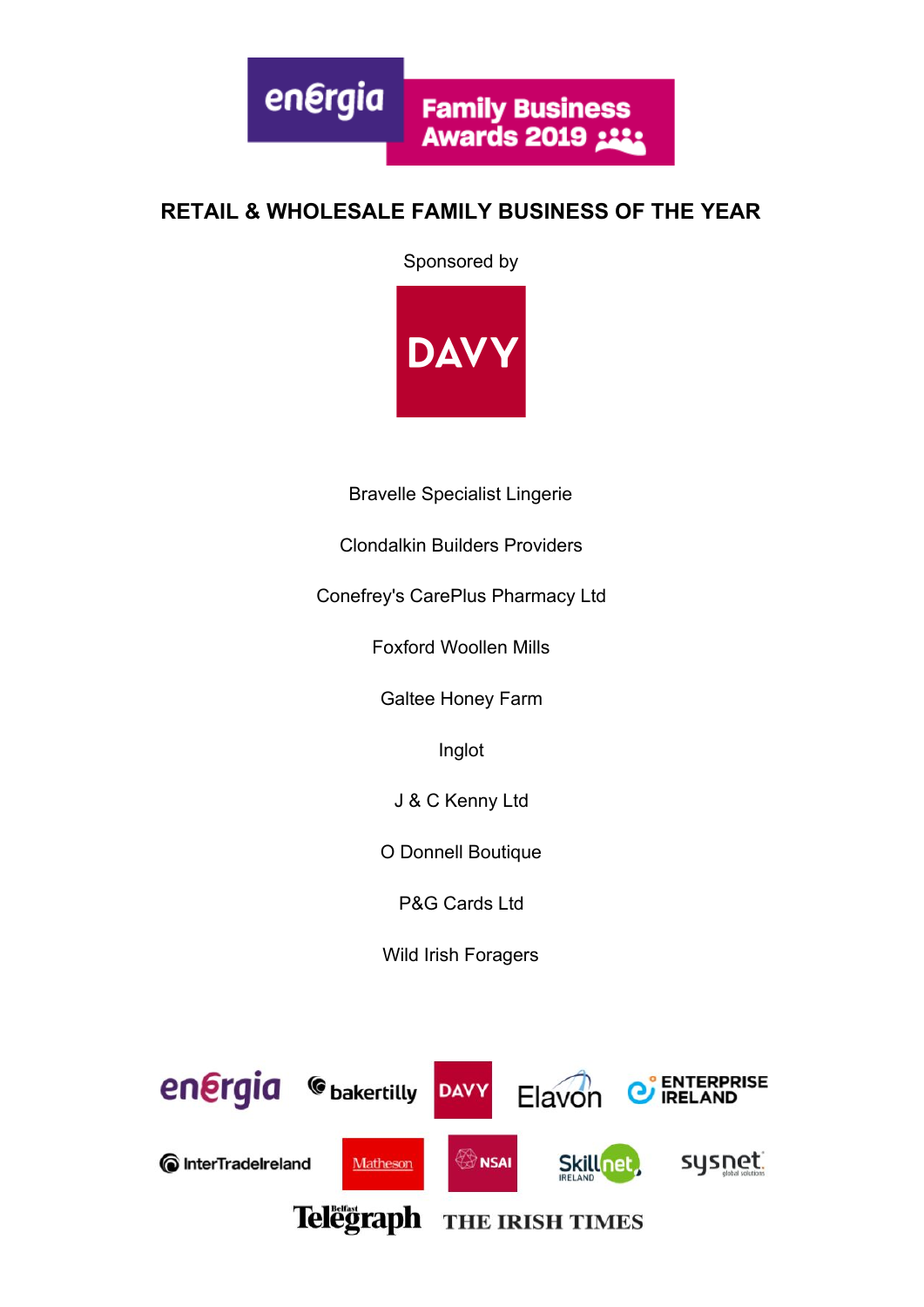

#### **MANUFACTURING & ENGINEERING FAMILY BUSINESS OF THE YEAR**

Sponsored by



Advanced Technical Concepts

EPS Group

Force Advanced Technologies Limited

Industrial Packaging Ltd

Kiernan Structural Steel Longford

McElmeel Mobility Services

Monaghan Bros Hospitality Furniture

O'Donnell Design Ltd

Ultrapure Laboratories Ltd

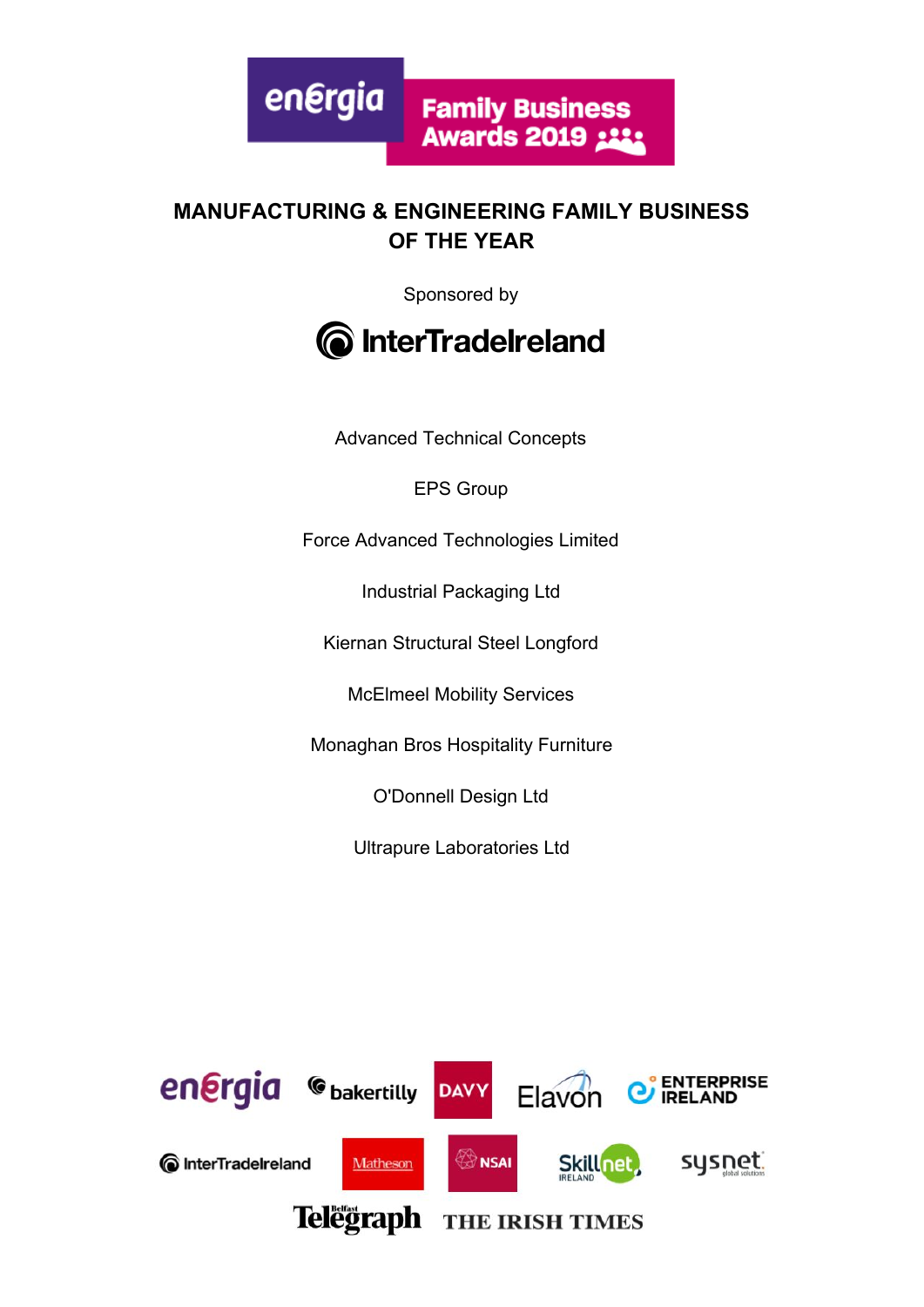

#### **PROFESSIONAL & BUSINESS SERVICES FAMILY BUSINESS**

Cunningham & Co Accountants & Registered Auditors

Far From Avocados

**Glandore** 

Happy Memories Photography

Inspex

Sean Kavanagh's Garage

Village Vets

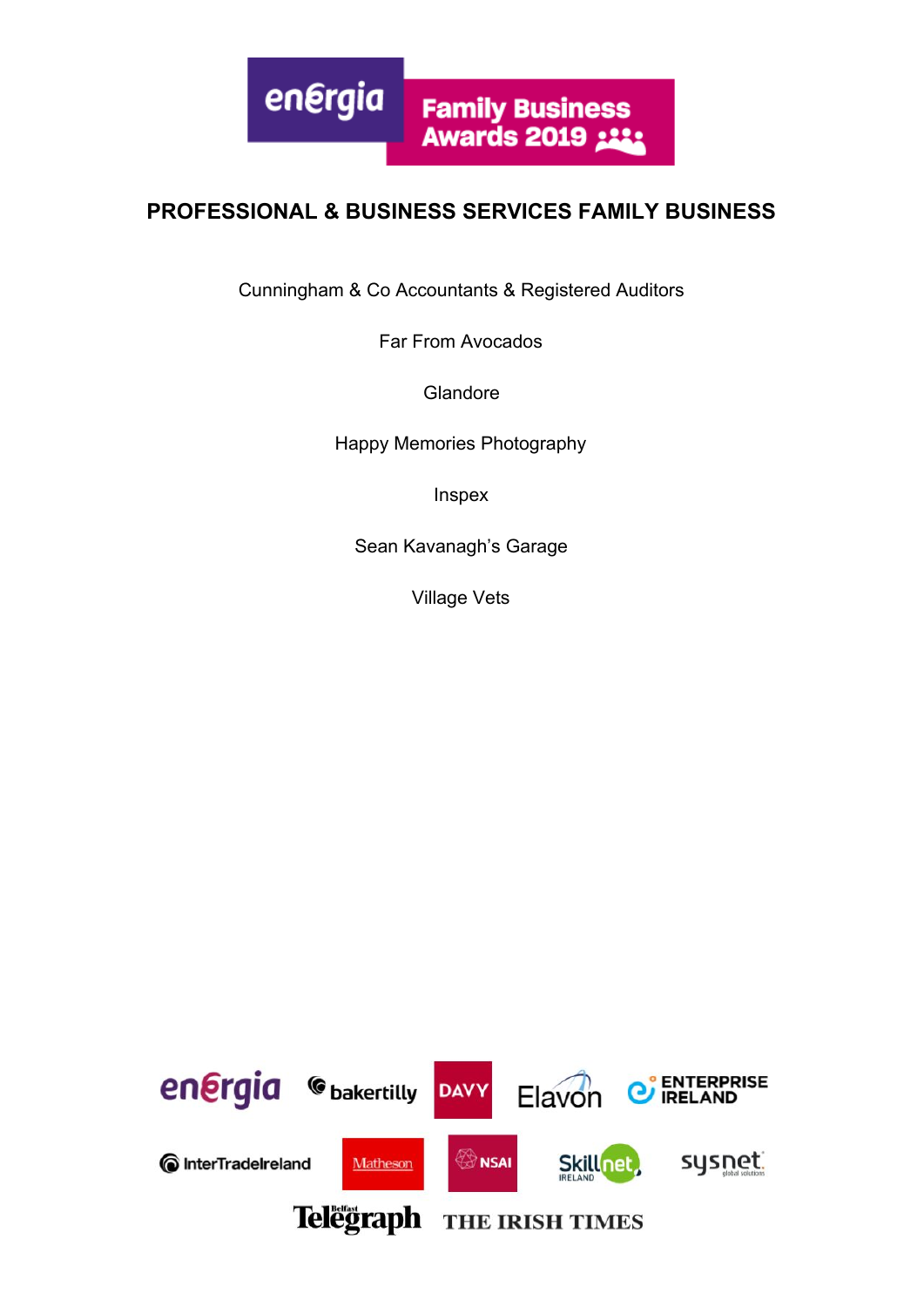energia **Family Business Awards 2019 ::::** 

#### **INTERNATIONAL FAMILY BUSINESS OF THE YEAR**

Sponsored By



Ballymaloe House

Chanelle Pharma

Coollattin Canadian Connection Ltd

EPS Group

Find Your Food Adventure

Good4u

Height for Hire Ltd

Monaghan Bros Hospitality Furniture

Sysnet Global Solutions

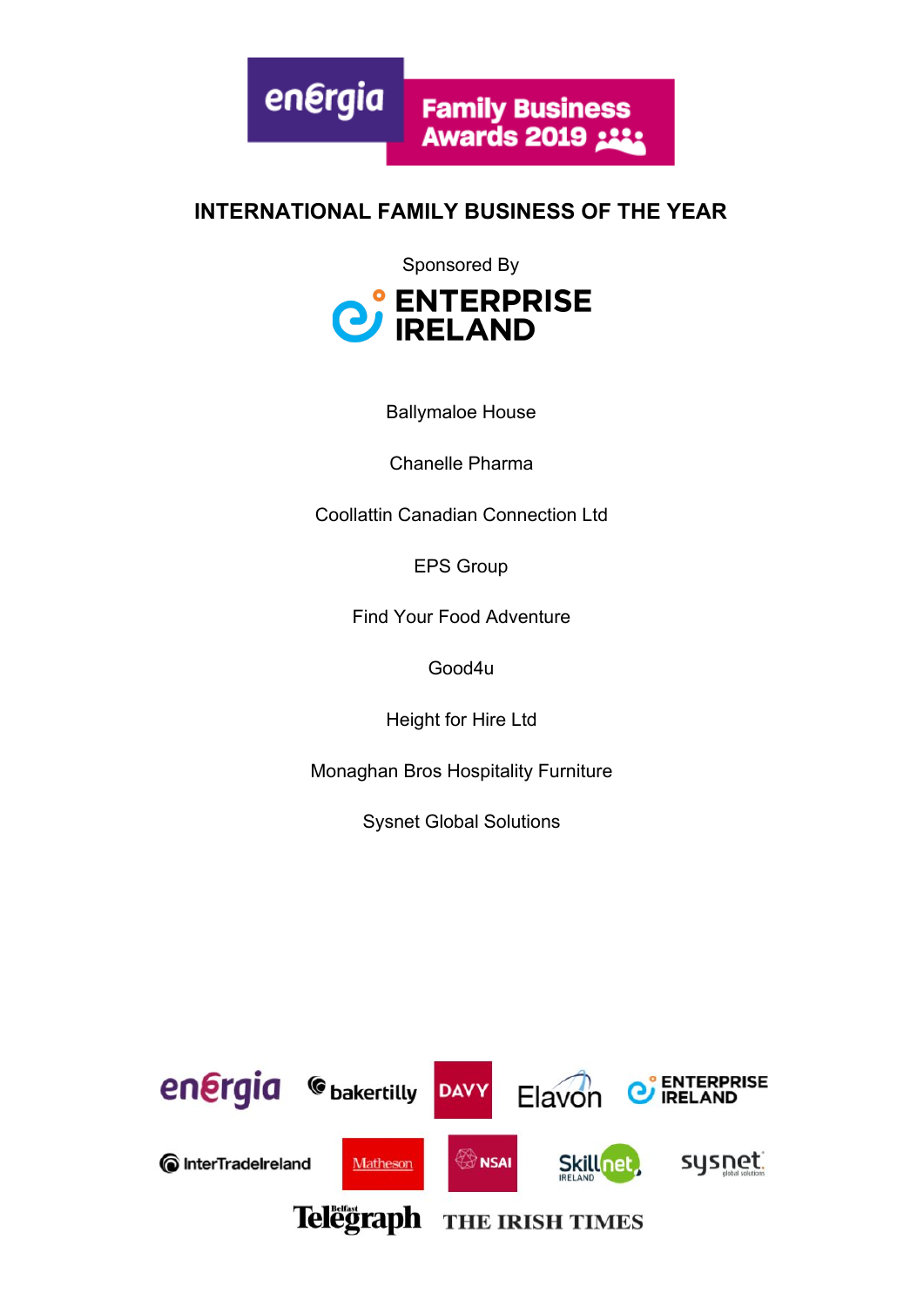

#### **BEST IN CUSTOMER SERVICE**

Castle Leslie Estate

Cool Running Events

Craft Shapes Ireland

Cunningham & Co Accountants & Registered Auditors

Grovelands Childcare

Landers Outdoor World

Maura's Cottage Flowers

Medical Mobility

Murphy Jewellers of Kilkenny

Spanish Point House

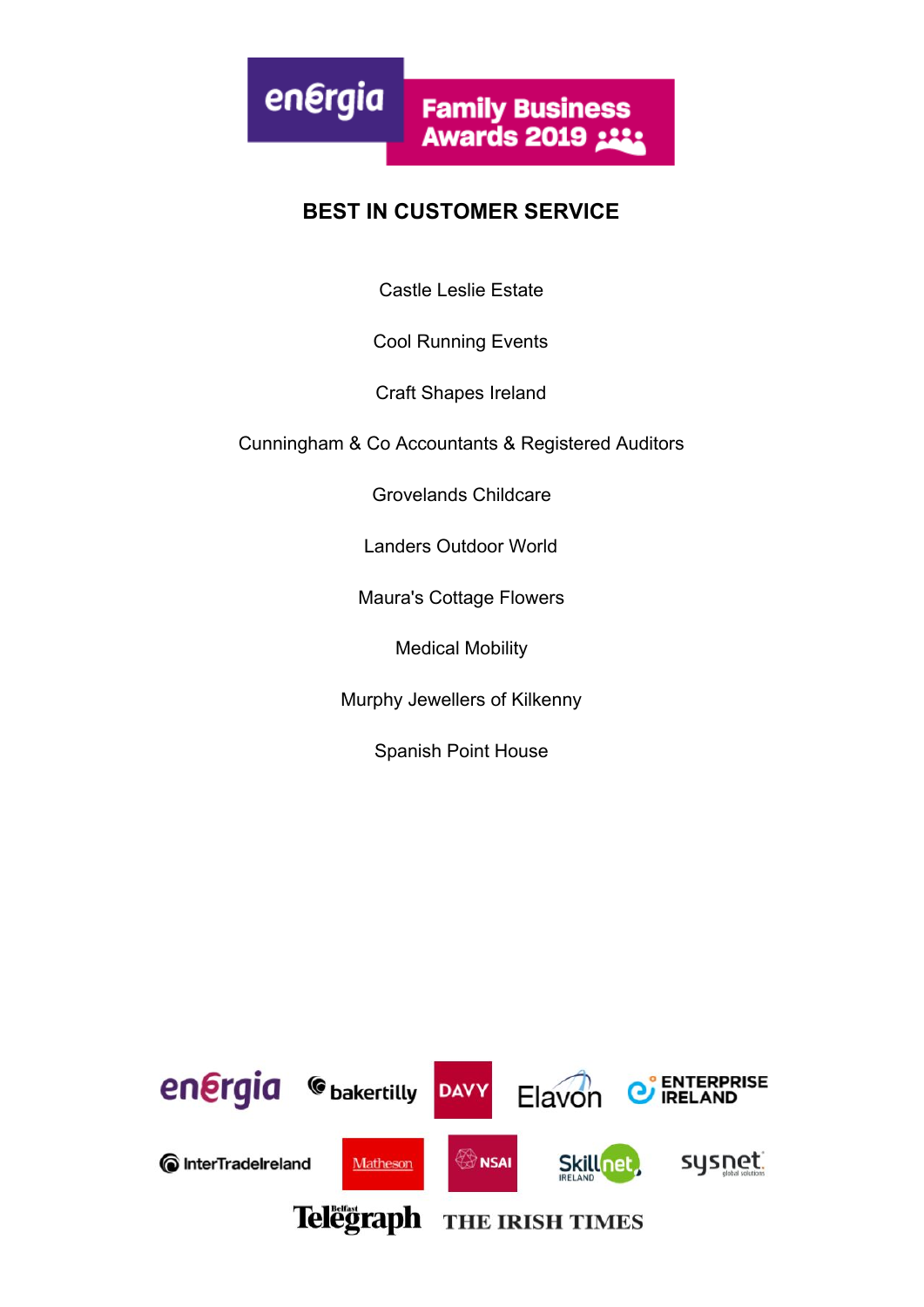#### **ENERGIA SUSTAINABLE FAMILY BUSINESS OF THE YEAR**

Sponsored by



Dawn Meats

EPS Group

Eurostyle Ltd

Flahavan's

Meade Potato Company

Okotech Ltd.(heatboss)

Sandymount Hotel

Ultrapure Laboratories Ltd

White & Green

Wild Irish Foragers

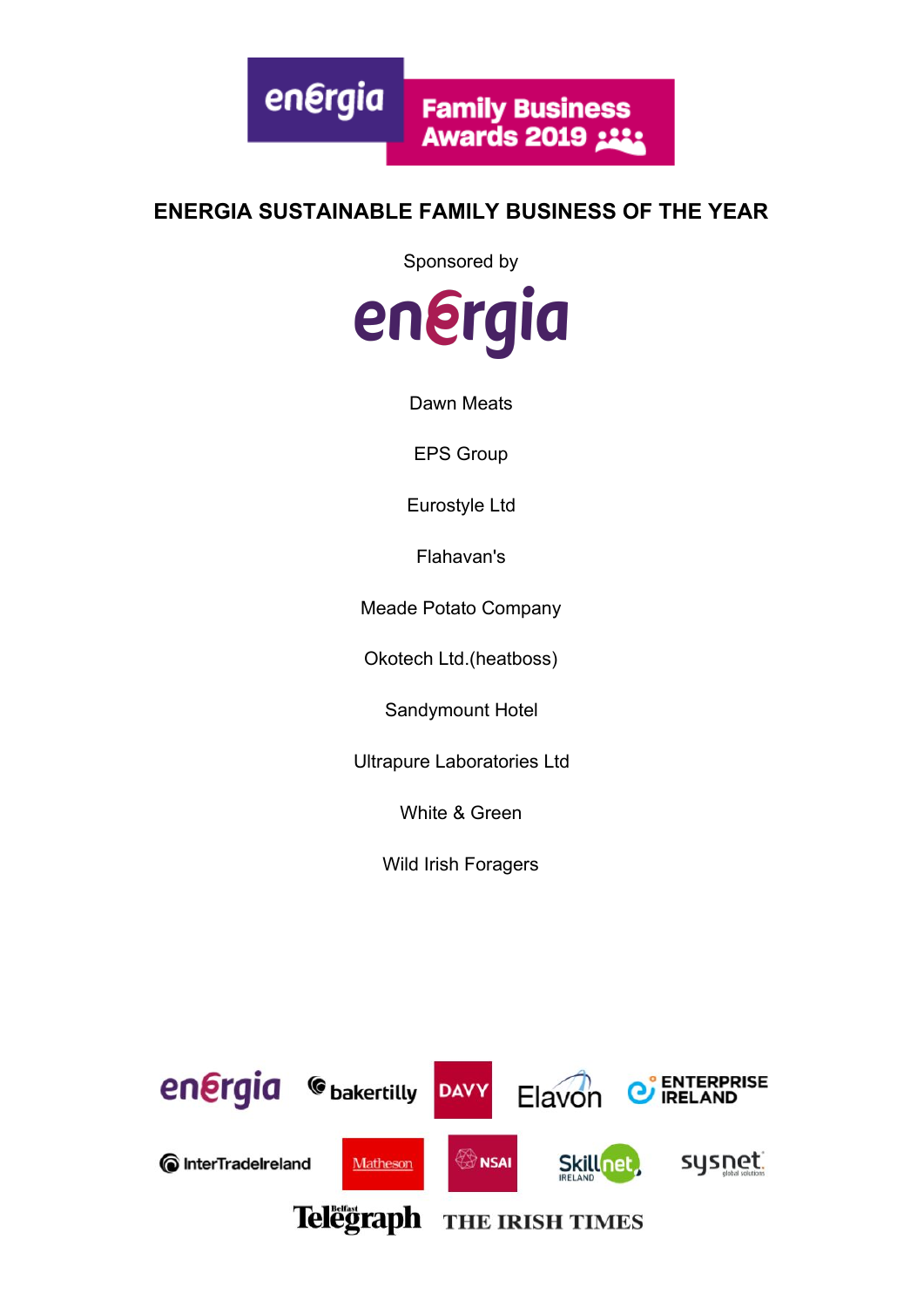## **TECH FAMILY BUSINESS OF THE YEAR**

Ciara's Journey

Coollattin Canadian Connection Ltd

Energywise Ireland

Find Your Food Adventure® (short: FYFA.ie)

Inspex

Okotech Ltd.(heatboss)

Sysnet Global Solutions

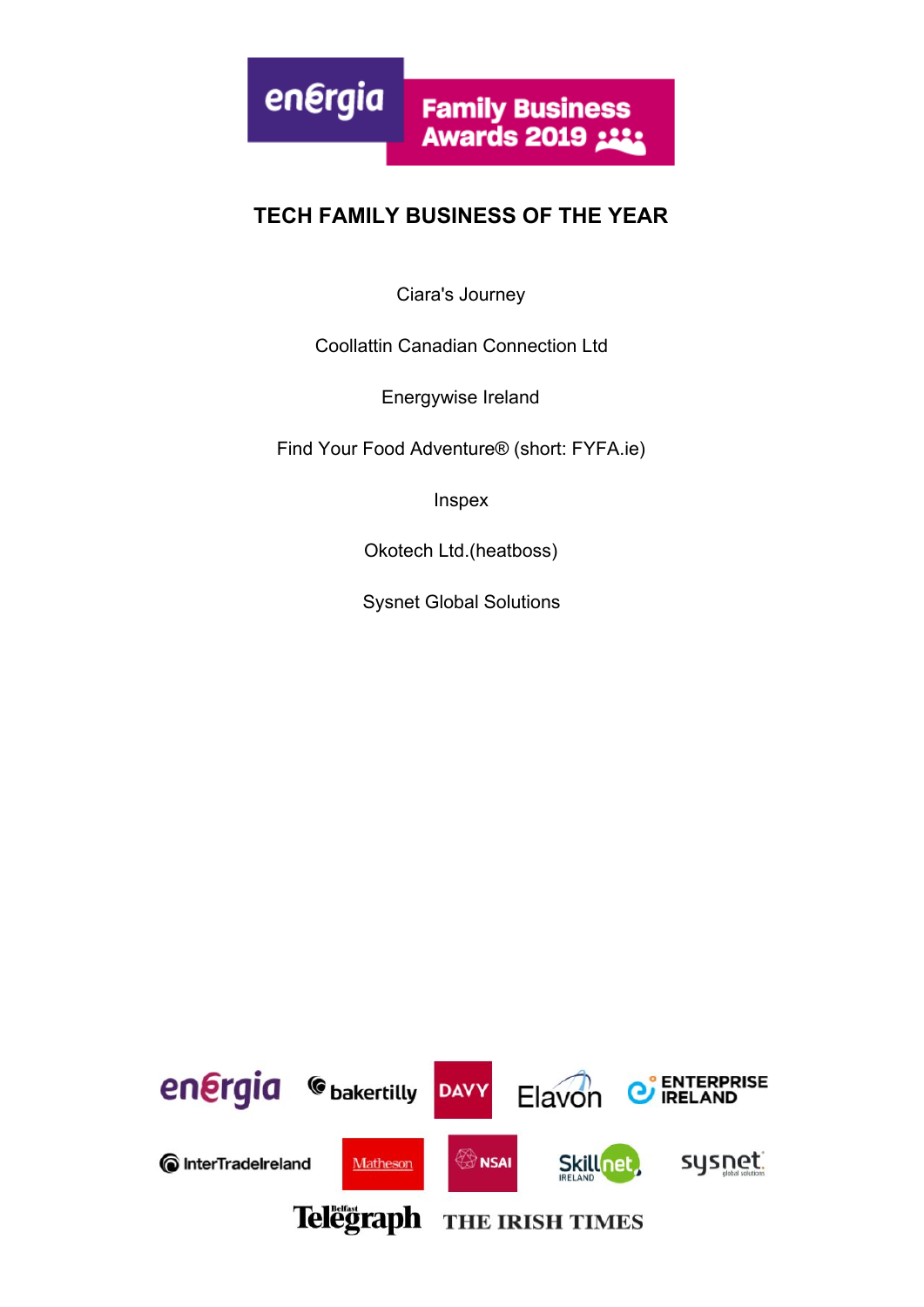

#### **FAMILY BUSINESS CSR AWARD**

Bravelle Specialist Lingerie

Caira's Journey

EPS Group

Fleetwise Ltd

Kiernan Structural Steel Longford

OURganic Gardens

Playtown Tullamore

Village Vets

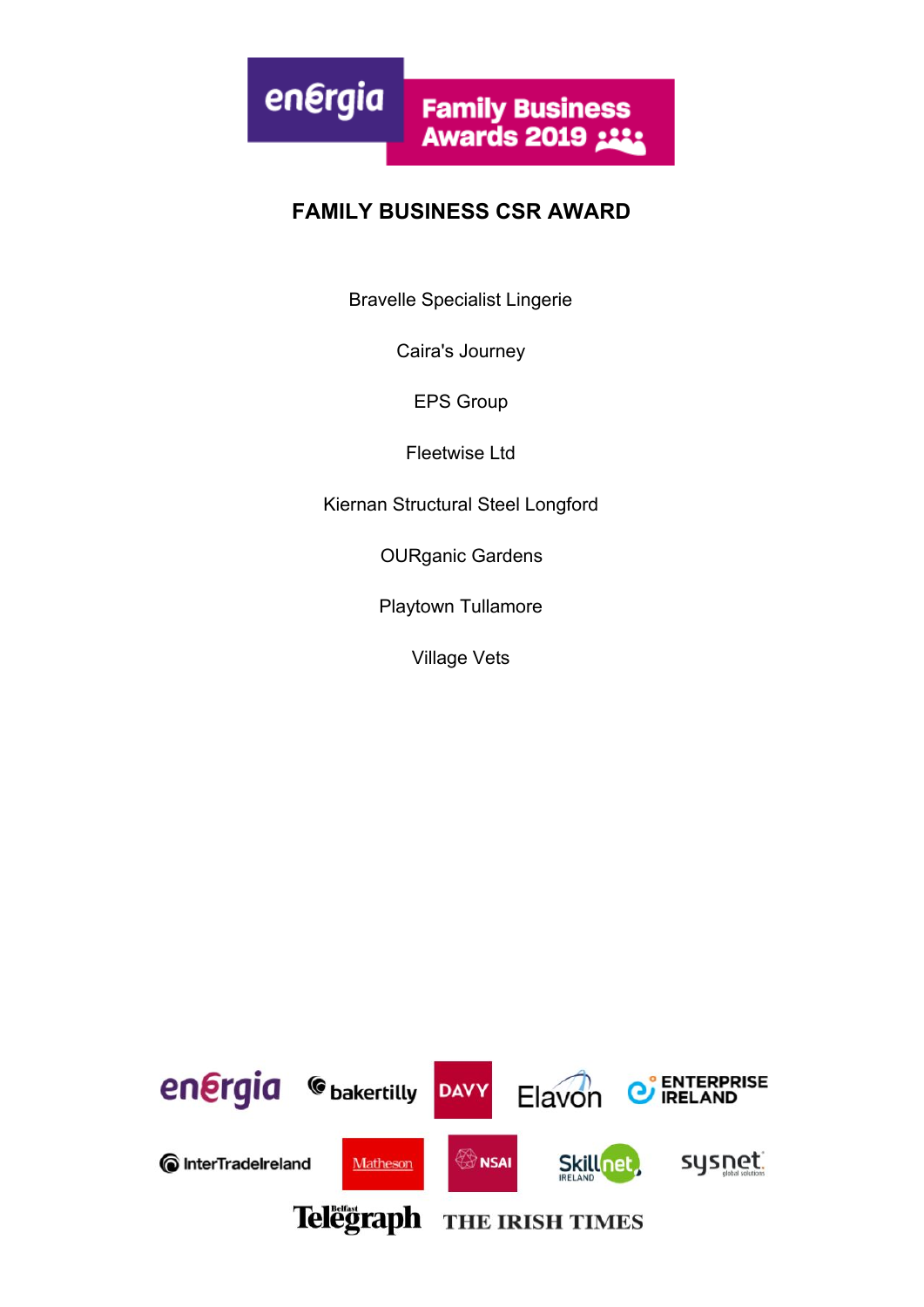

#### **FASTEST GROWING FAMILY BUSINESS**

Sponsored By



Celtic Pure ULC

Creighton Hotel

EPS Group

Far From Avocados

Mezzo Music Academy

Playtown Tullamore

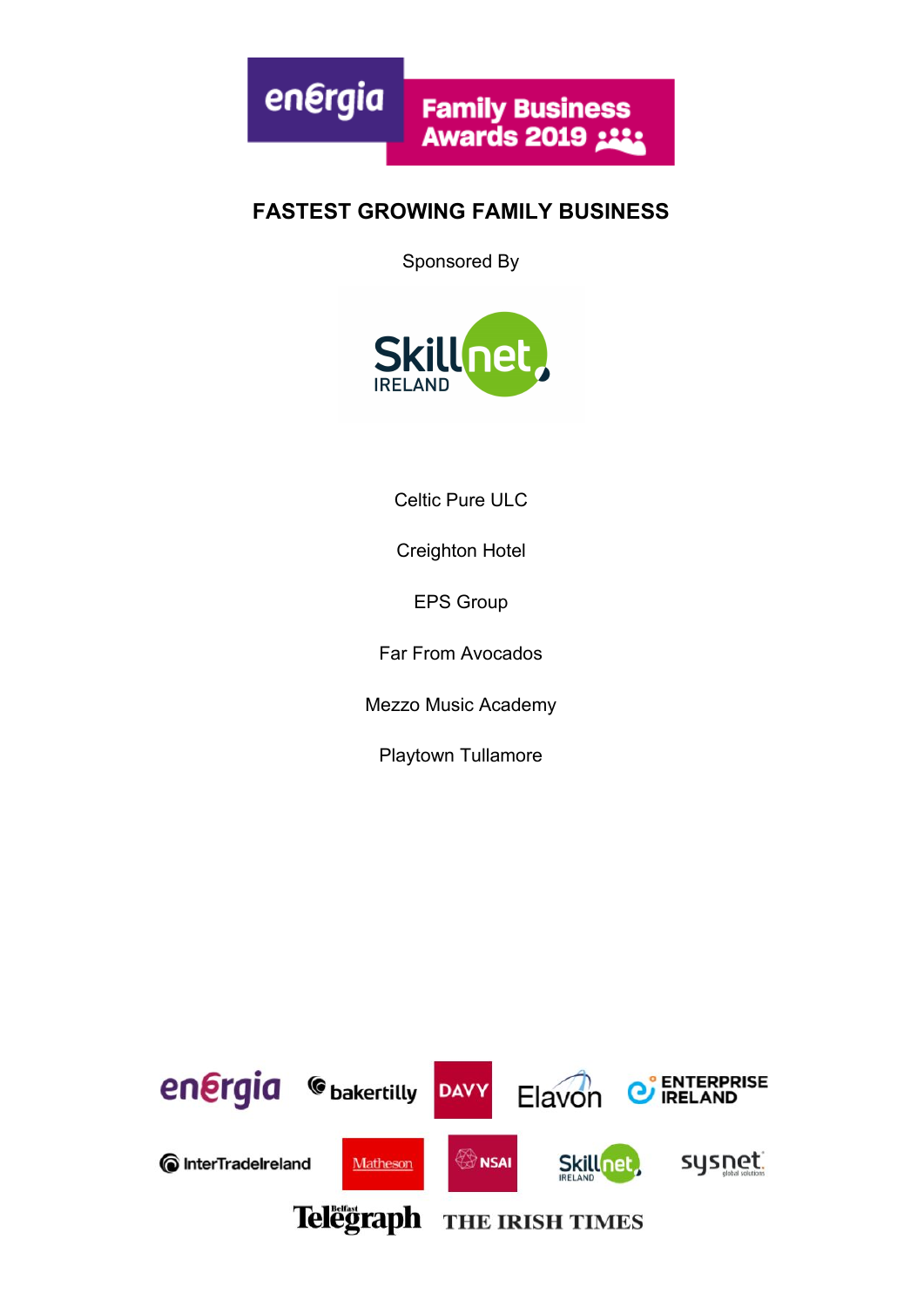

#### **BEST SMALL FAMILY BUSINESS OF THE YEAR**

Sponsored By



#### ACET

Ballymaloe House

Bravelle Specialist Lingerie

Fitzpatrick's Shop

Galtee Honey Farm

Gleesons Restaurant & Rooms

Kelly's Butchers Newport

Landers Outdoor World

O'Donnell Design Ltd

Umi Falafel

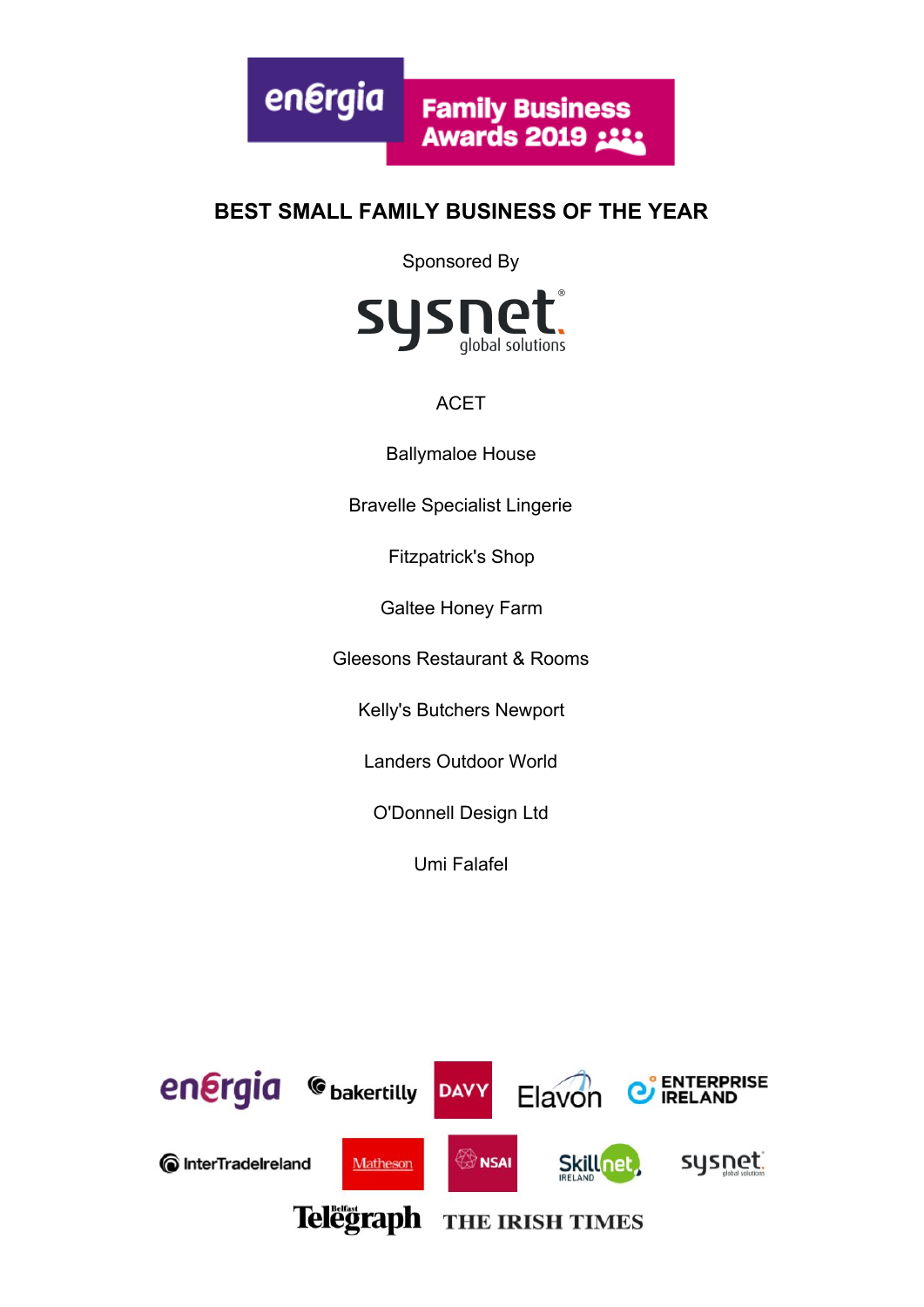energia **Family Business Awards 2019 :33:** 

#### **HOSPITALITY BUSINESS OF THE YEAR**

Sponsored By



Ballymaloe House

Castle Leslie Estate

Castlewood House Ltd

Fitzgeralds Woodlands House Hotel & Spa

Glenlo Abbey Hotel

Hayfield Family Collection

O'Callaghan Collection

Sandymount Hotel

The Galmont Hotel & Spa

Wild Honey Inn

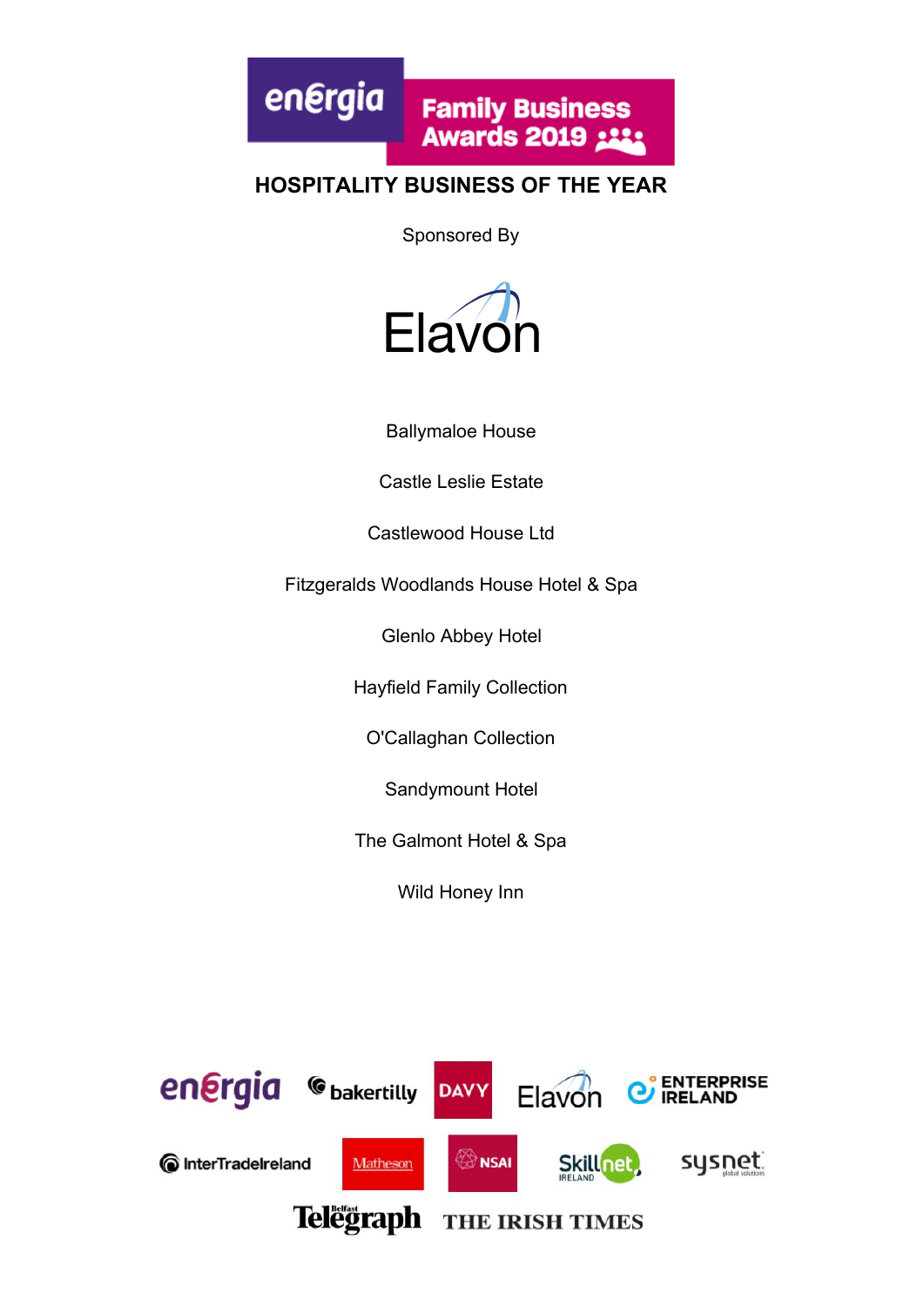

#### **AGRI FAMILY BUSINESS OF THE YEAR**

Cormac Tagging

#### E.Finnegan & Sons / Finnegan's Farm

Inagh Farmhouse Cheese Ltd

Joe's Farm Crisps

Loughran Group

Meade Potato Company

Nature's Best Ltd

Wild Irish Foragers

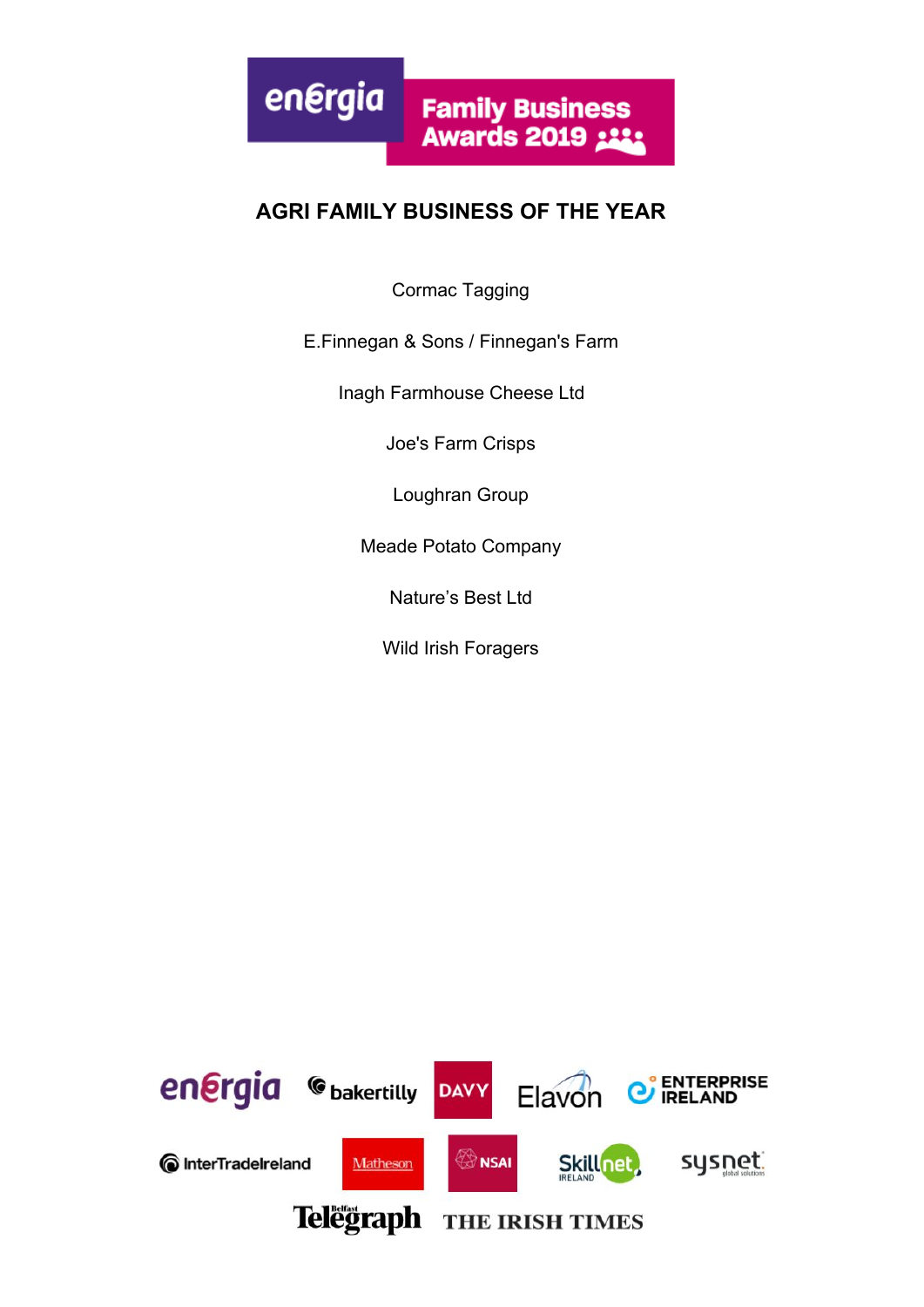

#### **PROPERTY & CONSTRUCTION FAMILY BUSINESS OF THE YEAR**

Clondalkin Builders Providers

Energywise Ireland

Kiernan Structural Steel Longford

Macfar Property Management

MiroloFlooring and Tiling Specialists